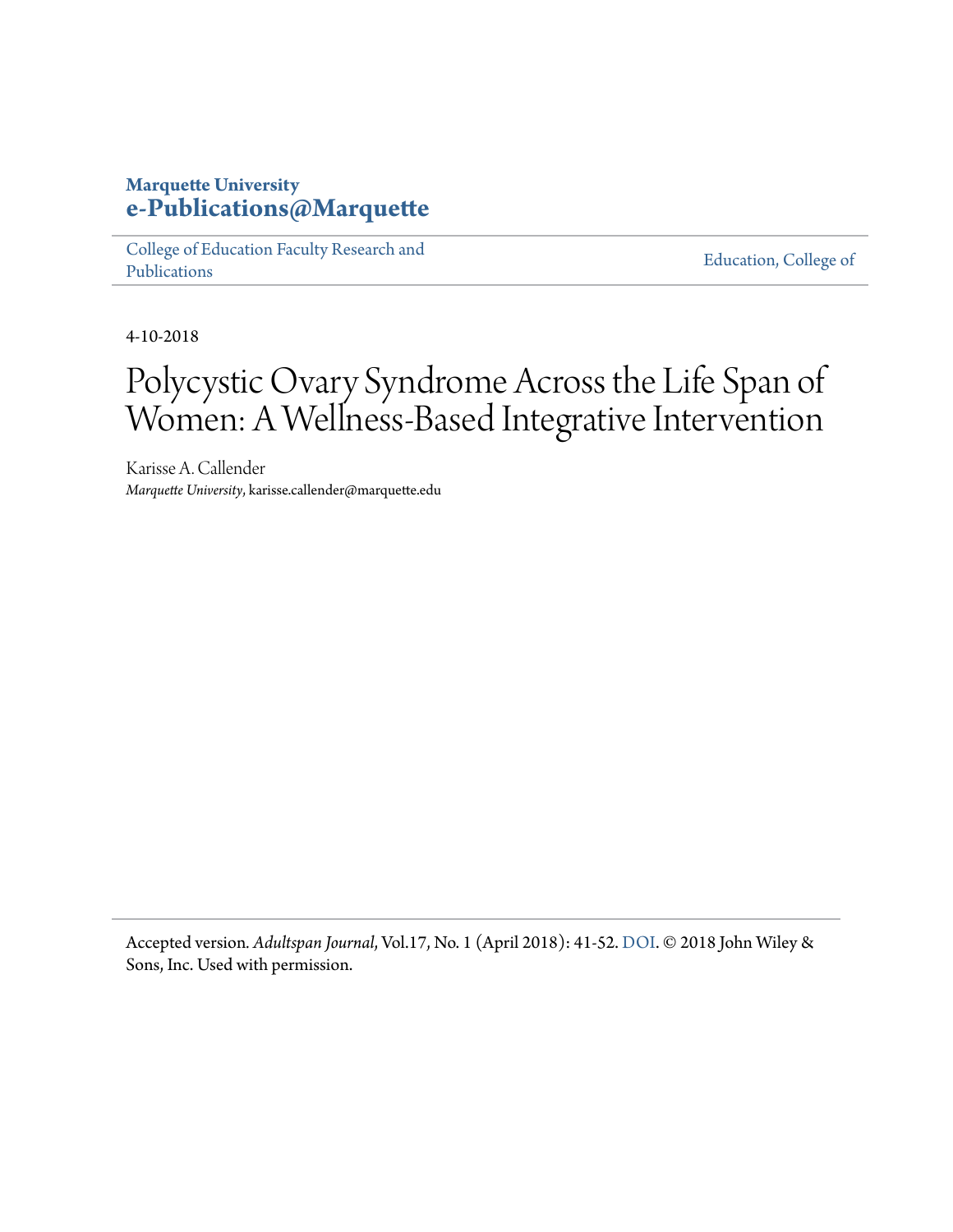**Marquette University**

## **e-Publications@Marquette**

## *Education Faculty Research and Publications/College of Education*

*This paper is NOT THE PUBLISHED VERSION;* **but the author's final, peer-reviewed manuscript.**  The published version may be accessed by following the link in the citation below.

*Adultspan Journal*, Vol. 17, No. 1 (April, 2018): 41-52. [DOI.](https://dx.doi.org/10.1002/adsp.12052) This article is © Wiley and permission has been granted for this version to appear in [e-Publications@Marquette.](http://epublications.marquette.edu/) Wiley does not grant permission for this article to be further copied/distributed or hosted elsewhere without the express permission from Wiley.

## **Contents**

| Sessions 4 and 5: Identifying Thought and Behavior Patterns Related to PCOS 7 |
|-------------------------------------------------------------------------------|
|                                                                               |
|                                                                               |
|                                                                               |
|                                                                               |
|                                                                               |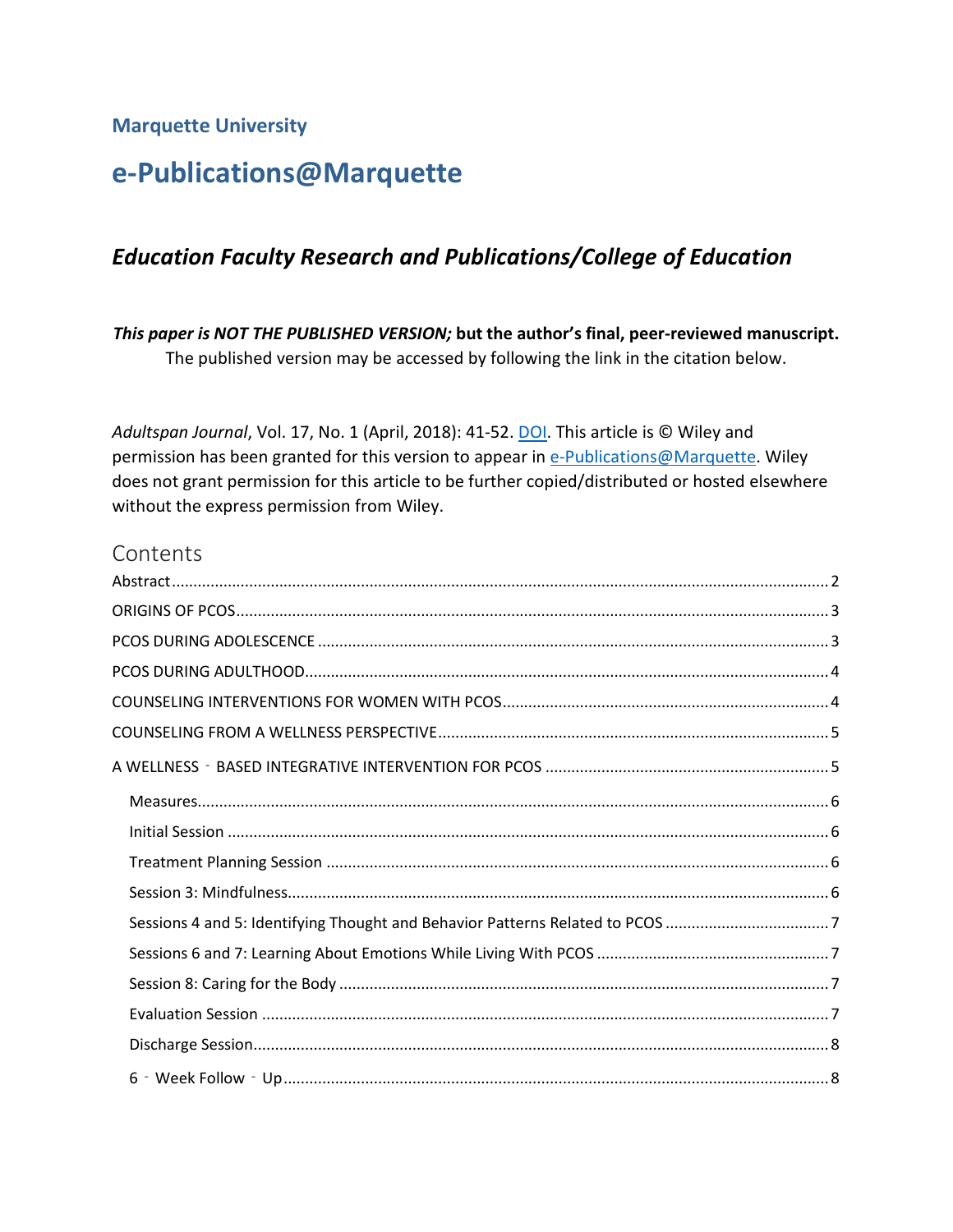| A Wellness - Based Integrative Intervention for Polycystic Ovary Syndrome (PCOS)  8 |  |
|-------------------------------------------------------------------------------------|--|
|                                                                                     |  |
|                                                                                     |  |
|                                                                                     |  |
| Sessions 4 and 5: Identifying Thought and Behavior Patterns Related to PCOS         |  |
|                                                                                     |  |
|                                                                                     |  |
|                                                                                     |  |
|                                                                                     |  |
|                                                                                     |  |
|                                                                                     |  |

# Polycystic Ovary Syndrome Across the Life Span of Women: A Wellness‐Based Integrative Intervention

## Karisse A. Callender

<span id="page-2-0"></span>Marquette University, Milwaukee, WI

## Abstract

Women diagnosed with polycystic ovary syndrome (PCOS)—an endocrine disorder that affects a woman's physical and psychological functioning—face challenges that affect personal and social functioning. Information about PCOS is provided for counselors, including a description of a wellnessbased integrative intervention to enhance optimal wellness and quality of life.

Polycystic ovary syndrome (PCOS) is considered the most common endocrine disorder in women, affecting between an estimated 4% and 12% of women of reproductive age (Smith & Taylor, [2011\)](https://onlinelibrary.wiley.com/doi/full/10.1002/adsp.12052#adsp12052-bib-0029). There are several physical characteristics associated with PCOS that may negatively impact the mental health of women diagnosed with this condition. Clinical manifestations of PCOS include obesity, infertility, acne, male-pattern hair growth (hirsutism), hair loss (alopecia), increased hormone level,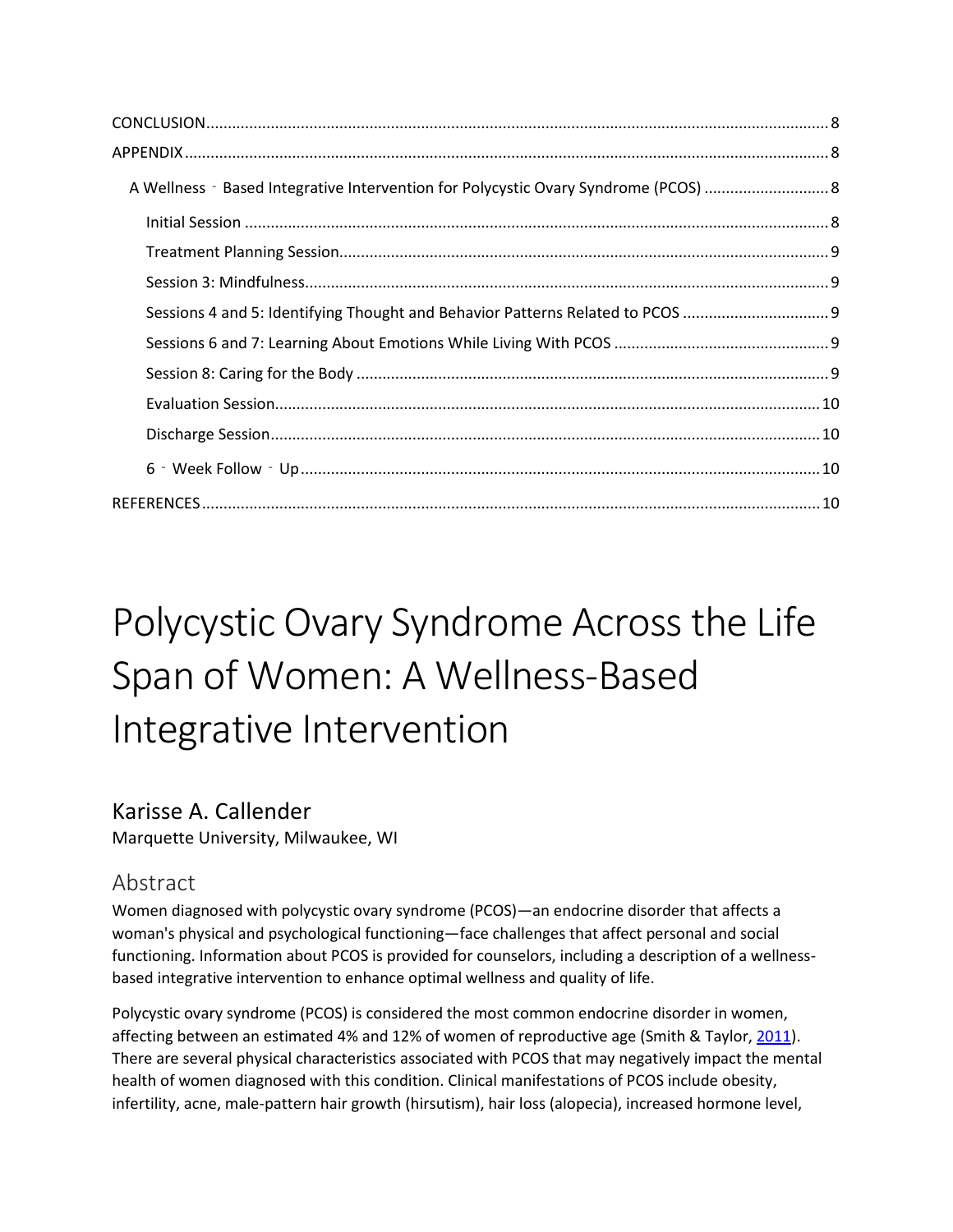irregular menstrual cycle, decreased fertility, and negative impacts on cardiovascular health (Froeschle, Castillo, Mayorga, & Hargrave[, 2008\)](https://onlinelibrary.wiley.com/doi/full/10.1002/adsp.12052#adsp12052-bib-0013). In addition, women can experience high levels of the male hormone androgen and multiple small cysts on their ovaries. Women diagnosed with PCOS are also at increased risk for mental health problems, such as depression, anxiety, and eating disorders (Annagur, Kerimoglu, Tazegul, Gunduz, & Gencoglu, [2015\)](https://onlinelibrary.wiley.com/doi/full/10.1002/adsp.12052#adsp12052-bib-0001).

## <span id="page-3-0"></span>ORIGINS OF PCOS

Stein Leventhal first diagnosed PCOS in 1935 after conducting a study on seven women who exhibited multiple cysts within their ovaries accompanied by a variety of symptoms (Froeschle et al., [2008](https://onlinelibrary.wiley.com/doi/full/10.1002/adsp.12052#adsp12052-bib-0013)). The name of this syndrome can be misleading because cystic ovaries are not a necessary symptom for diagnosis (Farkas, Rigo, & Demetrovics,  $2014$ ; Tehrani,  $2015$ ). Although the etiology of PCOS has been unclear in the past, advances in research have increased and clarified the amount of information available both to individuals diagnosed with PCOS and providers involved in treatment. Early signs of PCOS often begin during fetal development and remain dormant during childhood. The most common underlying mechanism linked to PCOS is believed to be insulin resistance, a chronic and progressive disturbance of metabolic function, which explains the obesity and other metabolic disorders associated with PCOS (Dowdy, [2012](https://onlinelibrary.wiley.com/doi/full/10.1002/adsp.12052#adsp12052-bib-0008)).

Although PCOS is classified as an endocrine disorder with several physical clinical manifestations, research indicates that there is an increased risk for mood disorders, such as depression and anxiety (Annagur et al., [2015](https://onlinelibrary.wiley.com/doi/full/10.1002/adsp.12052#adsp12052-bib-0001); Dowdy, [2012](https://onlinelibrary.wiley.com/doi/full/10.1002/adsp.12052#adsp12052-bib-0008); Farkas et al., [2014](https://onlinelibrary.wiley.com/doi/full/10.1002/adsp.12052#adsp12052-bib-0011)). Therefore, counselors should be aware of the psychological factors associated with PCOS and how these factors affect the lives of women. Counselors have the unique opportunity to assist and empower these women as they learn to strive for optimal wellness and navigate the challenges associated with a PCOS diagnosis.

## <span id="page-3-1"></span>PCOS DURING ADOLESCENCE

Because PCOS typically manifests during adolescence, during this time, girls may present with irregularities in menstruation, signs of obesity, Type 2 diabetes, hirsutism, and acne (Dowdy, [2012\)](https://onlinelibrary.wiley.com/doi/full/10.1002/adsp.12052#adsp12052-bib-0008). PCOS may be undiagnosed during early adolescence, especially at the onset of the menstrual cycle when oral contraceptives may be prescribed to treat adolescents for menstrual irregularity, acne, or hirsutism (Snyder[, 2005\)](https://onlinelibrary.wiley.com/doi/full/10.1002/adsp.12052#adsp12052-bib-0030). Adolescent girls diagnosed with PCOS may experience a lower quality of life, especially within social and emotional dimensions (Jones, Hall, Lashen, Balen, & Ledger, [2011\)](https://onlinelibrary.wiley.com/doi/full/10.1002/adsp.12052#adsp12052-bib-0020).

A study conducted by Laggari et al. [\(2009\)](https://onlinelibrary.wiley.com/doi/full/10.1002/adsp.12052#adsp12052-bib-0022), with 49 adolescent girls, found that adolescent girls with PCOS showed higher anxiety scale scores than did a control group of adolescent girls without PCOS. Other mental health issues reported included feeling depressed, pessimistic, irritable, and upset (Jones et al.[, 2011;](https://onlinelibrary.wiley.com/doi/full/10.1002/adsp.12052#adsp12052-bib-0020) Rofey et al.[, 2009\)](https://onlinelibrary.wiley.com/doi/full/10.1002/adsp.12052#adsp12052-bib-0028). A fear of possible infertility may also affect quality of life in adolescent girls (Lee, [2015\)](https://onlinelibrary.wiley.com/doi/full/10.1002/adsp.12052#adsp12052-bib-0023). Another issue for adolescent girls is the increased likelihood of engaging in risky sexual behavior due to a mistaken belief that pregnancy is impossible because of PCOS (Lee, [2015\)](https://onlinelibrary.wiley.com/doi/full/10.1002/adsp.12052#adsp12052-bib-0023). Some adolescent girls may also develop eating disorders to cope with weight gain, including bingeing, purging, and excessive dieting. Failure to lose weight may cause feelings of distress and inadequacy, leading to isolation and unhealthy eating patterns (Lee[, 2015\)](https://onlinelibrary.wiley.com/doi/full/10.1002/adsp.12052#adsp12052-bib-0023).

Hirsutism, or abnormal male‐pattern hair growth, is another psychologically distressing occurrence for adolescent girls that can be humiliating, especially when hair growth is on the face (Froeschle et al.,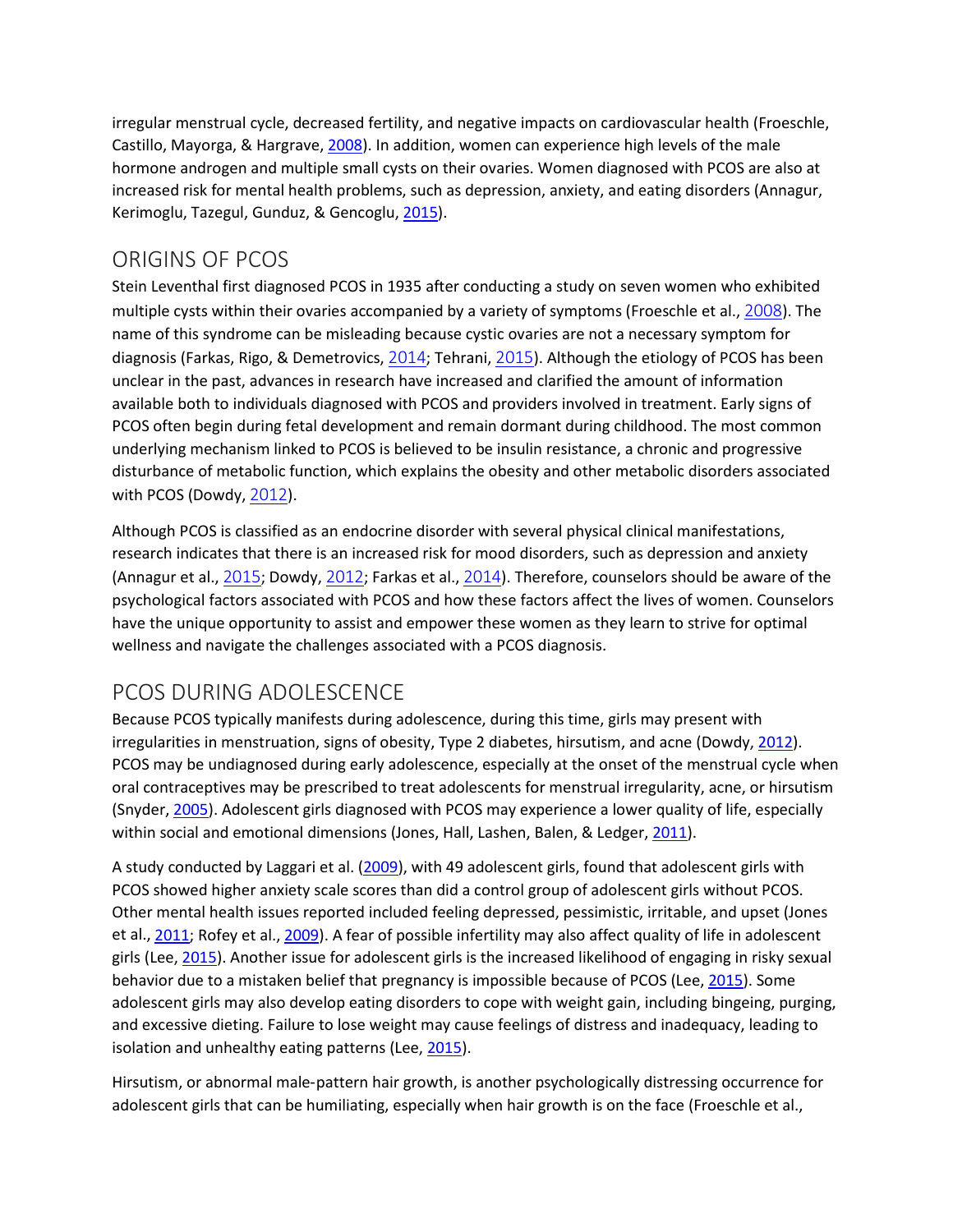[2008\)](https://onlinelibrary.wiley.com/doi/full/10.1002/adsp.12052#adsp12052-bib-0013). Excess facial hair can be in large areas that may appear beard‐like and prompt regular shaving. Girls may also develop thick sideburns, hair over the upper lips, and thick eyebrows. Adolescent girls with PCOS reported being afraid of excess hair, feeling unfeminine, and experiencing social isolation (Dowdy, [2012\)](https://onlinelibrary.wiley.com/doi/full/10.1002/adsp.12052#adsp12052-bib-0008). This feeling of unattractiveness can increase feelings of shame and rejection and affect self-perception and relationships with family and friends. In addition, changes in mood may rupture personal and social relationships, resulting in increased isolation (Jones et al.[, 2011\)](https://onlinelibrary.wiley.com/doi/full/10.1002/adsp.12052#adsp12052-bib-0020).

## <span id="page-4-0"></span>PCOS DURING ADULTHOOD

Adult women experience concerns like those reported by adolescents with PCOS. Castillo [\(2008\)](https://onlinelibrary.wiley.com/doi/full/10.1002/adsp.12052#adsp12052-bib-0005) identified several themes about the social and emotional experiences of women diagnosed with PCOS through a qualitative study. Women diagnosed with PCOS report a variety of concerns that begin in adolescence and continue across the life span. These include social insecurity, low self-esteem, feelings of helplessness, strained relationships, and mood disorders. The chronic condition of PCOS produces metabolic and pregnancy complications, infertility, obesity, reduced quality of life, mood disorders, and decreased self-worth (Garad, Teede, & Moran, [2011\)](https://onlinelibrary.wiley.com/doi/full/10.1002/adsp.12052#adsp12052-bib-0015). For a woman considering starting a family, infertility can be a stressful and life-changing experience (Galhardo, Pinto-Gouveia, Cunha, & Matos, [2011\)](https://onlinelibrary.wiley.com/doi/full/10.1002/adsp.12052#adsp12052-bib-0014). Some women are first diagnosed with PCOS after seeking treatment for infertility. Infertility can also affect romantic relationships because partners' perceptions of their personal quality of life is influenced by their shared and individual experiences (Dennett & Simon[, 2015\)](https://onlinelibrary.wiley.com/doi/full/10.1002/adsp.12052#adsp12052-bib-0007). The impact of infertility may be profound, resulting in psychological distress and threats to the identity of being a woman. Although a significant proportion of women diagnosed with PCOS are infertile, a modest reduction in weight (5%) may result in improved reproductive function, menstrual regularity, and higher ovulation rates (Mahoney, [2014\)](https://onlinelibrary.wiley.com/doi/full/10.1002/adsp.12052#adsp12052-bib-0025).

## <span id="page-4-1"></span>COUNSELING INTERVENTIONS FOR WOMEN WITH PCOS

Interventions for PCOS typically focus on the treatment of physical symptoms (Annagur, Tazegul, & Akbaba[, 2014\)](https://onlinelibrary.wiley.com/doi/full/10.1002/adsp.12052#adsp12052-bib-0002). However, interventions focused on improving psychological well‐being should encourage women diagnosed with PCOS to take a proactive role in their own physical and mental health. This may lead to a more holistic lifestyle and reduced effects from disease and other ailments (Fetter & Koch, [2009\)](https://onlinelibrary.wiley.com/doi/full/10.1002/adsp.12052#adsp12052-bib-0012). Interventions may include techniques from cognitive behavior therapy (CBT), dialectical behavior therapy (DBT), and mindfulness.

The proposed integrated intervention incorporates techniques used in CBT, DBT, and mindfulness. CBT and DBT have recorded success in treating various disorders such as major depressive disorder, generalized anxiety, health anxiety, eating disorders, obesity, and mood dysregulation (Beck[, 2011;](https://onlinelibrary.wiley.com/doi/full/10.1002/adsp.12052#adsp12052-bib-0003) Linehan[, 2015\)](https://onlinelibrary.wiley.com/doi/full/10.1002/adsp.12052#adsp12052-bib-0024). Counseling professionals who use these interventions help clients to target unhealthy thinking patterns and change behaviors and interpersonal patterns that influence and, ultimately, maintain problems in living (Linehan[, 2015\)](https://onlinelibrary.wiley.com/doi/full/10.1002/adsp.12052#adsp12052-bib-0024). However, it is recommended that counselors approach sessions within a holistic and wellness‐based framework and integrate mindfulness into counseling sessions. Mindfulness is a way for clients to cultivate clarity, awareness, and acceptance of the present moment (Kabat-Zinn, [2005\)](https://onlinelibrary.wiley.com/doi/full/10.1002/adsp.12052#adsp12052-bib-0021). Mindfulness skills include the intentional process of observing, describing, and participating in the moment effectively and without judgment (Hayes, Follette, & Linehan, [2004\)](https://onlinelibrary.wiley.com/doi/full/10.1002/adsp.12052#adsp12052-bib-0017). The integration of these techniques can help to target the most important psychological concerns of women diagnosed with PCOS.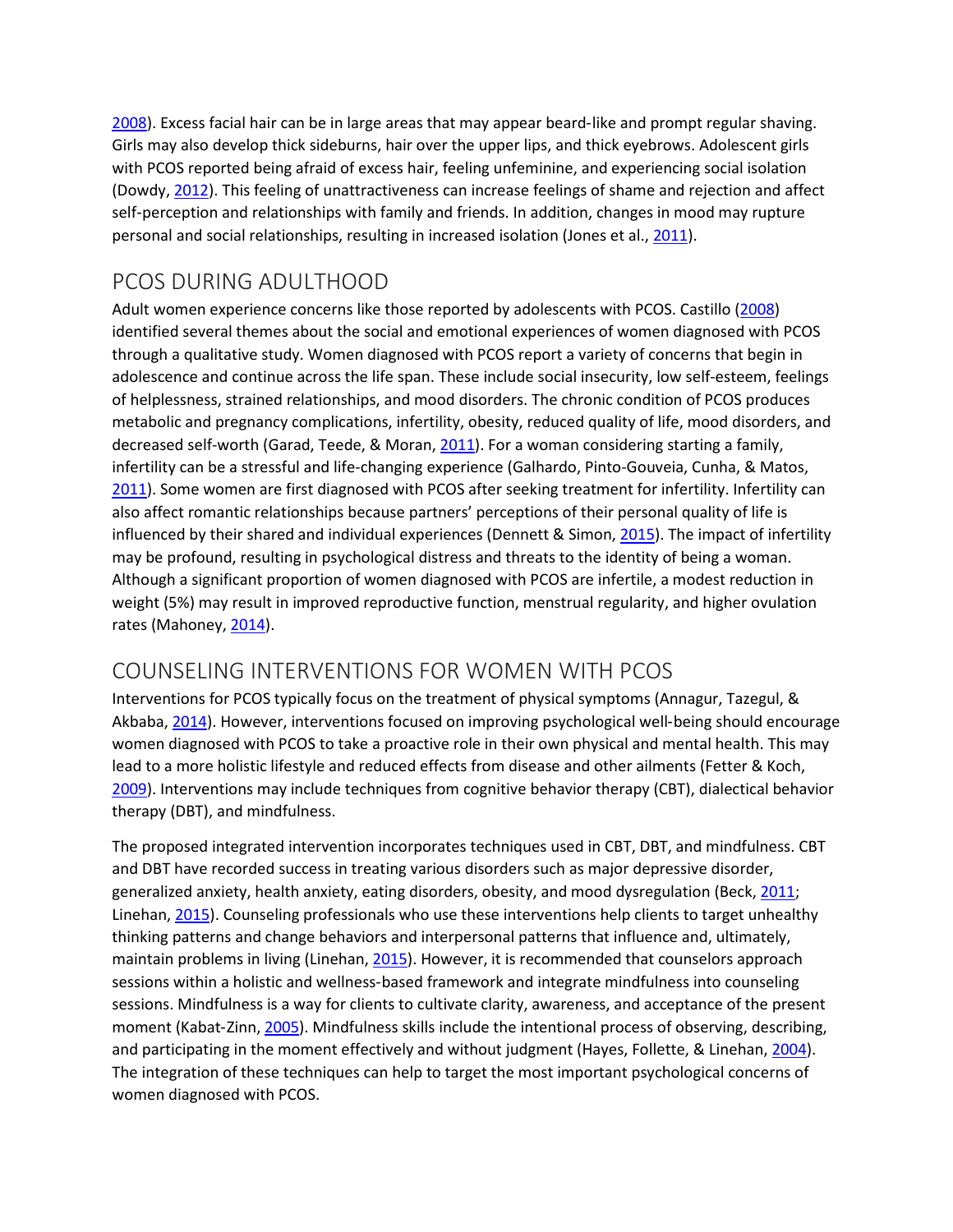## <span id="page-5-0"></span>COUNSELING FROM A WELLNESS PERSPECTIVE

Counselors assist and encourage clients to strive toward their own definition of wellness using a developmental approach. Clients are encouraged to seek independence from the helping relationship through transferable, generalizable skills attained in counseling sessions (Eaves, Erford, & Fallon, [2010\)](https://onlinelibrary.wiley.com/doi/full/10.1002/adsp.12052#adsp12052-bib-0009). From a wellness perspective, counseling takes a more holistic approach that integrates physical, emotional, spiritual, mental, and social factors of the individual's life. Wellness counselors believe that human potential, personal strengths, and lifestyle are strong indicators of well-being. Therefore, wellness counselors help clients to strive for their highest level of functioning across all dimensions of life (Granello & Witmer[, 2013\)](https://onlinelibrary.wiley.com/doi/full/10.1002/adsp.12052#adsp12052-bib-0016).

Because PCOS negatively influences the moods of women with the diagnosis (Annagur et al.[, 2015;](https://onlinelibrary.wiley.com/doi/full/10.1002/adsp.12052#adsp12052-bib-0001) Farkas et al.[, 2014;](https://onlinelibrary.wiley.com/doi/full/10.1002/adsp.12052#adsp12052-bib-0011) Lee, [2015\)](https://onlinelibrary.wiley.com/doi/full/10.1002/adsp.12052#adsp12052-bib-0023), it is important to assist women with emotion regulation as a strategy for achieving a more balanced lifestyle. Hunnicutt-Hollenbaugh [\(2013\)](https://onlinelibrary.wiley.com/doi/full/10.1002/adsp.12052#adsp12052-bib-0018) discussed the relationship between wellness and emotion regulation, stating that improvements in one area of an individual's life can positively affect other dimensions as well. Essentially, improvements in emotion regulation can lead to improvements in one's physical state.

Counselors working in diverse settings such as schools, community agencies, and private practice may encounter adolescent girls and women diagnosed with PCOS who experience anxiety and depression. Counselors can help clients focus on wellness and lifestyle change to mitigate the effects of PCOS by changing thoughts, behaviors, and attitudes toward themselves and others. Yoga, meditation, exercise, and mindfulness practices may serve as useful adjunct treatments alongside other counseling interventions. Wellness counseling can also serve as a platform for women diagnosed with PCOS to learn about the importance of self‐care in relation to physical health (Elliot, [2013\)](https://onlinelibrary.wiley.com/doi/full/10.1002/adsp.12052#adsp12052-bib-0010). Sweeney and Myers [\(2004\)](https://onlinelibrary.wiley.com/doi/full/10.1002/adsp.12052#adsp12052-bib-0031) suggested four steps to wellness counseling: (a) introduction of a wellness model, including a life‐span focus; (b) assessments that can be formal or informal, based on the model; (c) interventions based on selected areas to enhance wellness; and (d) evaluation, follow‐up, and repetition of the second and third steps, if necessary.

## <span id="page-5-1"></span>A WELLNESS‐BASED INTEGRATIVE INTERVENTION FOR PCOS

Treatment planning for women diagnosed with PCOS includes targeting physical and psychological symptoms. Intensive changes in lifestyle via behavioral interventions are considered the first‐line interventions for symptom management (Dennett & Simon, [2015\)](https://onlinelibrary.wiley.com/doi/full/10.1002/adsp.12052#adsp12052-bib-0007). Counseling professionals must recognize the psychological factors associated with PCOS to effectively assist women in improving their quality of life via psychoeducation and behavior change (Benson et al., [2010\)](https://onlinelibrary.wiley.com/doi/full/10.1002/adsp.12052#adsp12052-bib-0004). The Wellness-Based Integrative Intervention (Wel‐BII) is a psychoeducational program for women diagnosed with PCOS based on the principles of CBT, DBT, mindfulness, and wellness counseling. I selected these interventions based on their strong focus on behavior and lifestyle change, ultimately targeting psychological and physical symptom management.

Wel-BII is a 12-week intervention with a 6-week follow-up contact. The intervention is focused on cognitive restructuring, behavior modification, and acceptance through assessment, planning, education, evaluation, and follow‐up. Wel‐BII can be used with adolescent girls and women diagnosed with PCOS. In addition to the foundational principles of CBT, DBT, mindfulness, and wellness interventions, Wel‐BII focuses specifically on the characteristic features of PCOS to help women learn to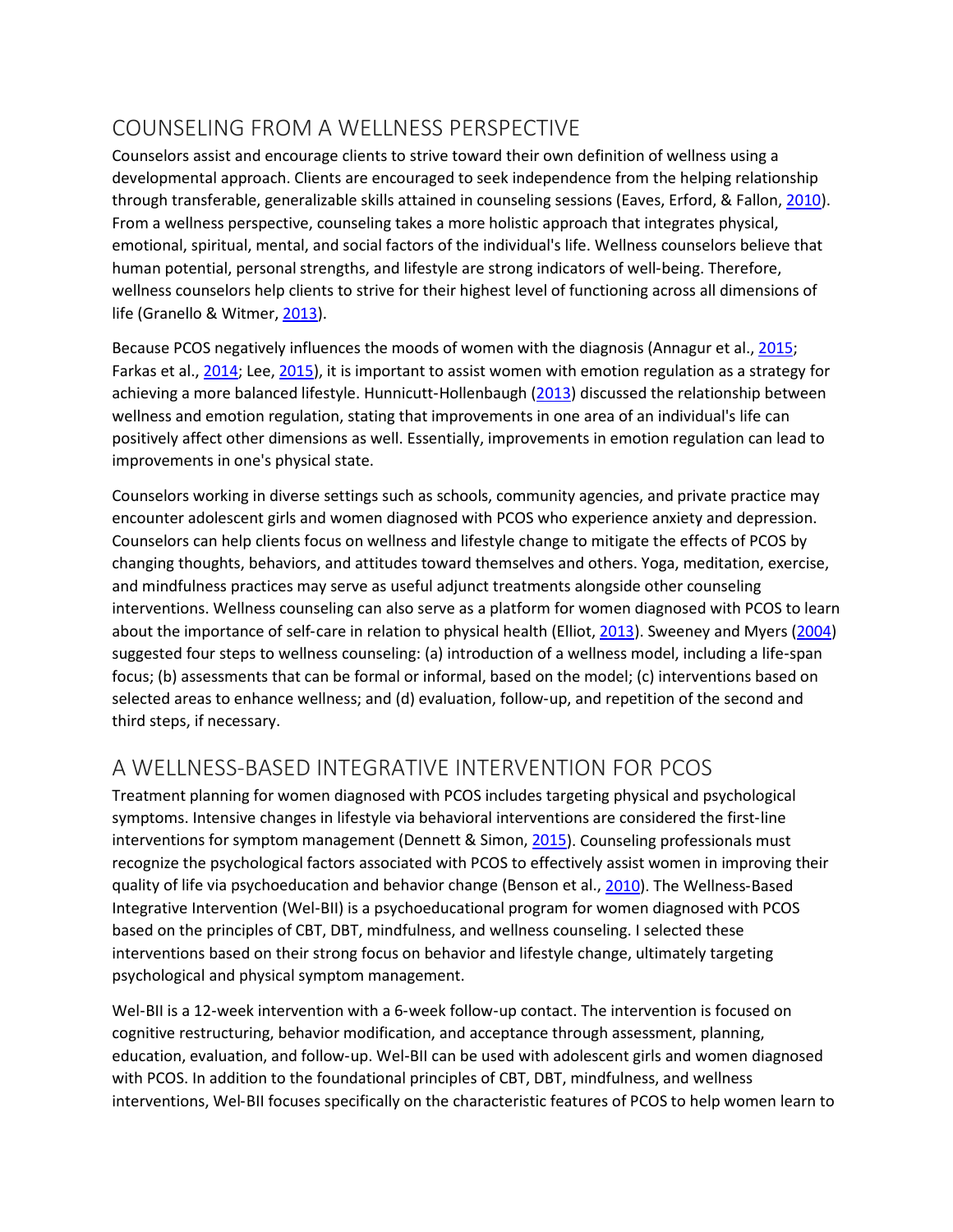modify thoughts and feelings about themselves in relation to being diagnosed and living with PCOS. Wel-BII is composed of 12 sessions, each 60 minutes in length, with an electronic follow-up (see [Appendix\)](https://onlinelibrary.wiley.com/doi/full/10.1002/adsp.12052#adsp12052-sec-0190):

- 1-hour initial session
- 1-hour treatment planning session
- Eight 1‐hour sessions with structured interventions
- 1-hour evaluation session
- 1-hour discharge session
- 6‐week follow‐up

#### <span id="page-6-0"></span>Measures

Measures used in the Wel-BII include the Five Factor Wellness Inventory (5F-WEL; Myers & Sweeney, [2005\)](https://onlinelibrary.wiley.com/doi/full/10.1002/adsp.12052#adsp12052-bib-0026) and the Polycystic Ovary Syndrome Questionnaire (PCOSQ; Cronin et al.[, 1998\)](https://onlinelibrary.wiley.com/doi/full/10.1002/adsp.12052#adsp12052-bib-0006). The 5F-WEL is a 91-item, self-scoring, evidence-based tool used to evaluate the characteristics of wellness. There are 17 discrete scales, with responses ranging from *strongly disagree* to *strongly agree*. The reliability score for total wellness is .94, and the measure was normed on an adult population. The PCOSQ is a 26-item instrument measuring five areas—emotions, body hair, weight, infertility problems, and menstrual problems—on a 7-point scale. The dimensions had Cronbach's alpha scores ranging from .70 to .97 (Jones et al., [2004\)](https://onlinelibrary.wiley.com/doi/full/10.1002/adsp.12052#adsp12052-bib-0019).

#### <span id="page-6-1"></span>Initial Session

In the first session, the counselor introduces Myers, Sweeney, and Witmer's [\(2000\)](https://onlinelibrary.wiley.com/doi/full/10.1002/adsp.12052#adsp12052-bib-0027) Wheel of Wellness with an explanation of the benefits of healthy living on global well-being and also conducts a mood check. A copy of the model is shared, and an explanation of each characteristic is described. Clients are encouraged to provide a personal definition of wellness and to discuss goals for personal wellness with the counselor (Myers & Sweeney, [2005\)](https://onlinelibrary.wiley.com/doi/full/10.1002/adsp.12052#adsp12052-bib-0026). Copies of the 5F-WEL (Myers & Sweeney[, 2005\)](https://onlinelibrary.wiley.com/doi/full/10.1002/adsp.12052#adsp12052-bib-0026) and the PCOSQ (Cronin et al., [1998\)](https://onlinelibrary.wiley.com/doi/full/10.1002/adsp.12052#adsp12052-bib-0006) are given as assessment instruments to be self-administered at home, and discussed in the second session with the counselor. The counselor assigns an action plan to identify an image that represents wellness to be reviewed in the following treatment planning session. An action plan, formerly known as "homework" in CBT, includes activities that clients complete between sessions, without the presence of the therapist (Beck, [2011\)](https://onlinelibrary.wiley.com/doi/full/10.1002/adsp.12052#adsp12052-bib-0003).

#### <span id="page-6-2"></span>Treatment Planning Session

During the second session, the counselor conducts a mood check, reviews the image of wellness, and reviews the results of the 5F-WEL and PCOSQ. The counselor conducts a clinical assessment and discusses the client's expectations for treatment (Beck, [2011\)](https://onlinelibrary.wiley.com/doi/full/10.1002/adsp.12052#adsp12052-bib-0003). The counselor collaborates with the client to develop a treatment plan based on the PCOSQ scores and areas of need on the 5F-WEL. The client is encouraged to think about how each dimension of her life has been affected by the PCOS diagnosis, along with desired changes (Myers & Sweeney, [2005\)](https://onlinelibrary.wiley.com/doi/full/10.1002/adsp.12052#adsp12052-bib-0026). The counselor assigns a wellness plan that requires clients to write a list of thoughts about self in relation to being diagnosed with PCOS.

#### <span id="page-6-3"></span>Session 3: Mindfulness

The client begins this session by completing a mood check and reviewing the action plan assignment with the counselor. Next, the counselor introduces the concept of mindfulness, discusses how it may be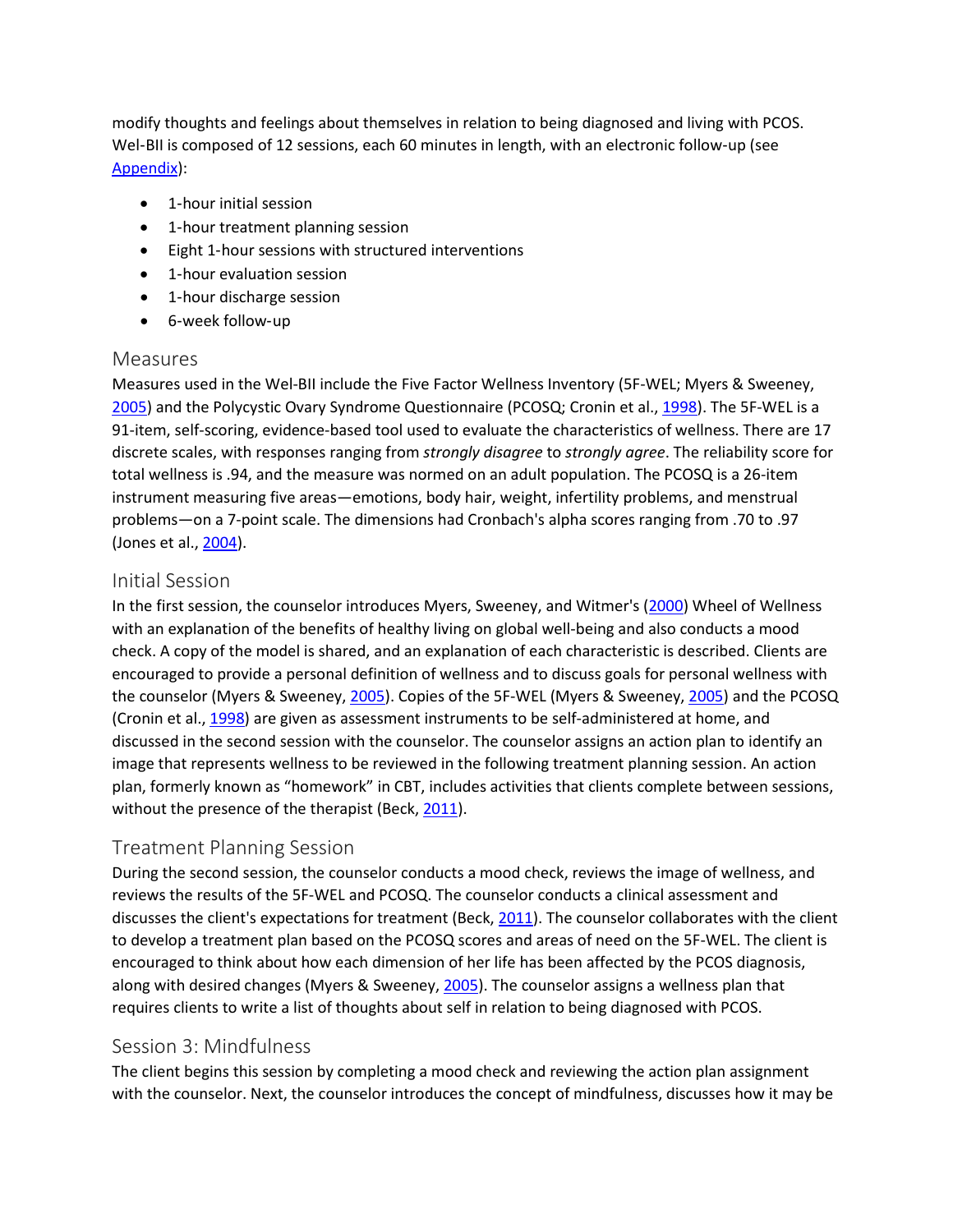helpful for women with PCOS, and explains the benefits of mindfulness and acceptance to lifestyle changes. The counselor describes various types of mindfulness activities and how these activities can be incorporated into daily living activities. Suggested mindfulness activities include mindful eating, meditation, deep breathing, and journaling. The client is asked to create a list of personally selected mindfulness activities, which will be included in her action plan.

#### <span id="page-7-0"></span>Sessions 4 and 5: Identifying Thought and Behavior Patterns Related to PCOS

In the fourth session, the counselor begins with a mood check followed by a mindfulness activity. Next, the counselor and client begin working on the treatment plan objectives. The client learns to identify negative thoughts about self and recognize behaviors that support the negative thoughts. In Session 4, the counselor reviews the action plan from the previous session and introduces a thought log. The client is assigned a thought log as an action plan to prepare for Session 5. In Session 5, the client engages in a mood check followed by a mindfulness activity. Next, the client learns to challenge negative thoughts, learn healthier thought patterns, and change unhealthy behavior patterns. The client is given a behavior checklist as an action plan to prepare for Session 6.

## <span id="page-7-1"></span>Sessions 6 and 7: Learning About Emotions While Living With PCOS

Session 6 begins with a mood check and mindfulness activity, a review of the behavior checklist, and an introduction to emotions as they relate to PCOS. The client is educated on the purpose of emotions, how to understand emotions, and strategies for identifying emotions (Linehan[, 2015\)](https://onlinelibrary.wiley.com/doi/full/10.1002/adsp.12052#adsp12052-bib-0024). To prepare for Session 7, the client is asked to keep an emotion log each day. Session 7 begins with a mood check, a mindfulness activity, and a review of the emotion log. Next, the counselor educates the client on strategies for managing emotions during difficult times. For the action plan, the client makes a list of physical activities she enjoys or would like to participate in, to be reviewed next session.

#### <span id="page-7-2"></span>Session 8: Caring for the Body

After the mood check and mindfulness activity, the counselor reviews the client's list of physical activities and discusses realistic options to increase her level of exercise and improve nutrition. The client is educated on the benefits of exercise and nutrition in the treatment and management of PCOS, including the benefits of maintaining contact with her primary care physician for continued health monitoring and medication management. The counselor also educates the client on the benefits of meditation, yoga, and other mindfulness activities for health benefits. The action plan assignment includes a written reflection about the past 10 weeks to be discussed next session. In addition, the client will be asked to complete another PCOSQ to be reviewed next session.

#### <span id="page-7-3"></span>Evaluation Session

The counselor begins the evaluation session with a mood check and mindfulness activity, reviews the written reflection with client, and discusses any concerns or questions. Next, the counselor and client review the results of the PCOSQ and compare them with the initial results. The counselor then reviews the treatment plan and, in collaboration with the client, evaluates the need for further sessions. If the client is satisfied with the progress made, the counselor discusses discharge planning and recommends termination at the next session. If discharge is the plan, the client is asked to create coping cards for her most challenging situations. The coping cards will consist of words or phrases written on small note cards that the client will use for self-soothing, thought reframe, and coping skills during moments of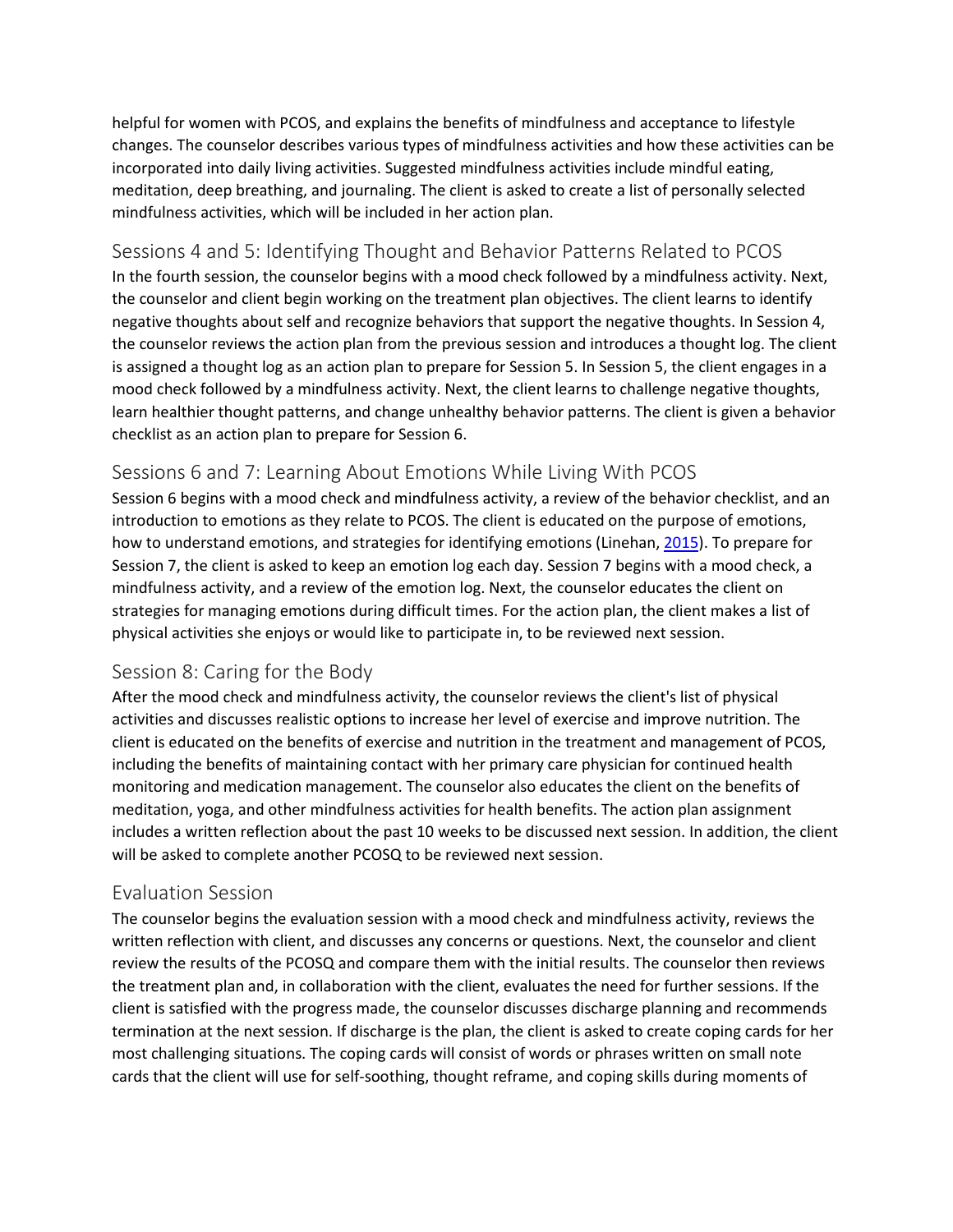distress. If the decision is to develop a new treatment plan for further sessions, the client is asked to make a list of her primary concerns to assist in modifying the current plan of care.

#### <span id="page-8-0"></span>Discharge Session

The final session begins with a mood check and mindfulness activity followed by a review of the client's personalized coping cards created for her action plan. Next, the counselor and client collaboratively develop a discharge plan focused on a relapse prevention plan, which incorporates the coping cards as a strategy for helping the client quickly and effectively reframe common negative thoughts identified throughout the course of treatment. The relapse prevention plan includes an action plan to be used when the client notices her thoughts, emotions, or behaviors are becoming unhealthy. The client is provided with copies of thought logs, behavior checklists, coping cards, and a list of resources. The client is asked to sign an agreement for contact in the next 6 weeks for follow-up via a survey distributed online or by mail.

### <span id="page-8-1"></span>6‐Week Follow‐Up

Six weeks after discharge, it is recommended that the counselor do a follow-up with the client to assess her lifestyle progress since therapy. This follow-up is essential to monitor the impact of lifestylesustaining behaviors that were taught and implemented during therapy. The counselor may contact the client via e-mail, with a link to an online assessment, or by sending a printed assessment in the mail, to be filled out and returned to the counselor by mail. This assessment should include the PCOSQ. Based on the information provided from the PCOSQ, the client may be contacted to inquire about returning to therapy for further sessions.

## <span id="page-8-2"></span>**CONCLUSION**

PCOS is a medical condition that adversely impacts a woman's physical state. Many women also experience significant psychological effects, which can be detrimental if not addressed with appropriate treatment. Once these psychological effects are identified, counselors can provide services to help women adapt and maintain lifestyle changes while mitigating psychological distress. Counseling services, specifically wellness-based integrative counseling, can be an appropriate and effective adjuvant technique. The Wel-BII provides a treatment program designed to address the psychological concerns associated with PCOS.

## <span id="page-8-3"></span>APPENDIX

## <span id="page-8-4"></span>A Wellness‐Based Integrative Intervention for Polycystic Ovary Syndrome (PCOS)

<span id="page-8-5"></span>Initial Session

- Introduce Myers et al.'s Wheel of Wellness
- Explain benefits of healthy living and wellness counseling
- Discuss client and counselor expectations from counseling
- Discuss client definition of wellness
- Five Factor Wellness Inventory (5F-WEL) and Polycystic Ovary Syndrome Questionnaire (PCOSQ) assessments self-administered before next session
- Action plan: Identify an image that represents wellness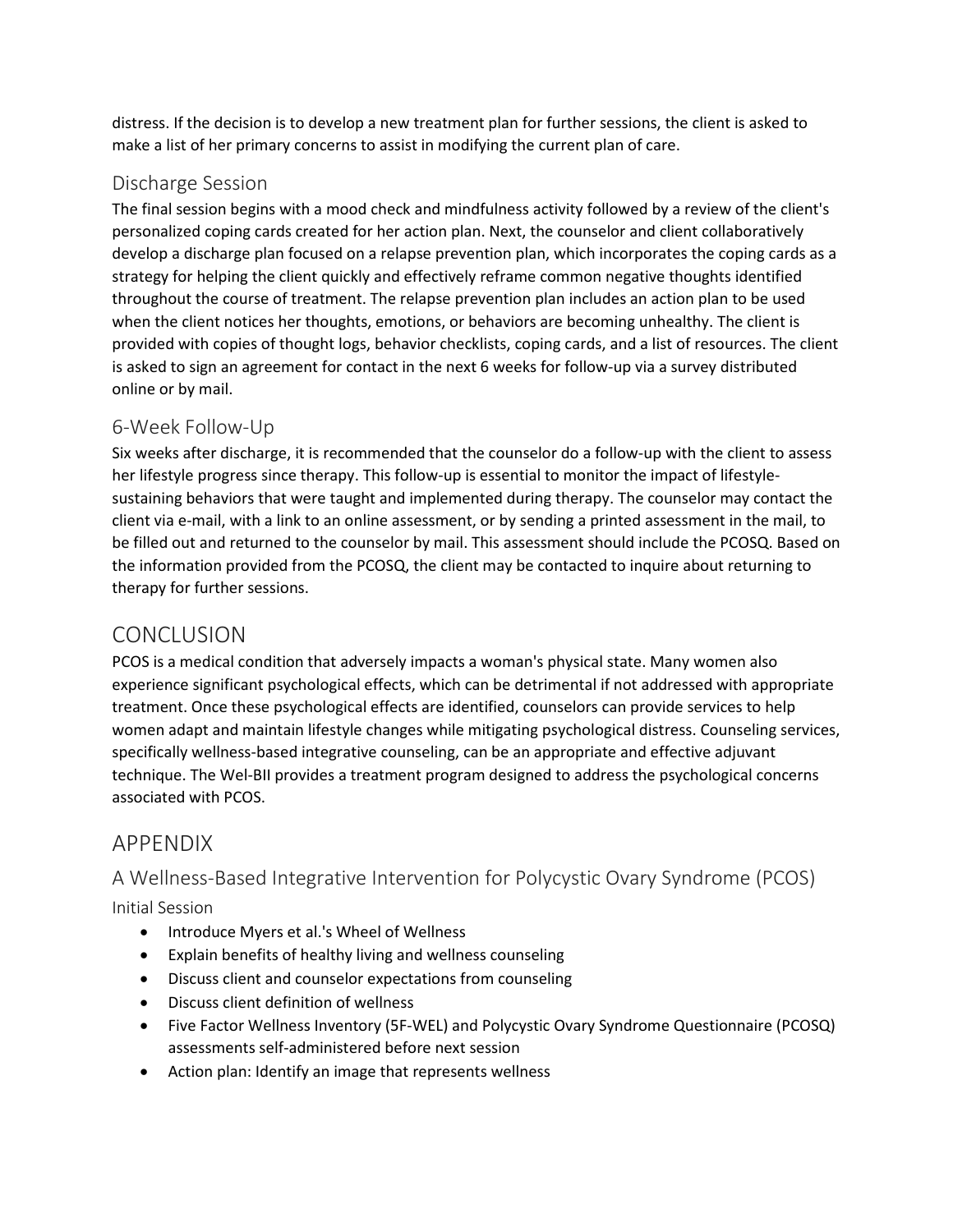<span id="page-9-0"></span>Treatment Planning Session

- Review action plan
- Review results of 5F‐WEL and PCOSQ
- Conduct clinical assessment of client
- Develop treatment plan based on PCOSQ score and 5F‐WEL results
- Client to decide how low dimensions on 5F-WEL are affected by PCOS and what change is needed
- Action plan: Thoughts about self as related to a diagnosis of PCOS

#### <span id="page-9-1"></span>Session 3: Mindfulness

- Review action plan
- Introduce mindfulness for women with PCOS
- Discuss benefits of mindfulness and acceptance to lifestyle change
- Discuss types of mindfulness techniques
- Action plan: Make a list of mindfulness activities that seem interesting

<span id="page-9-2"></span>Sessions 4 and 5: Identifying Thought and Behavior Patterns Related to PCOS

- Session 4: Mood check and mindfulness activity
- Review action plan
- Psychoeducation on cognitive distortions
- Introduce thought log
- Action plan: Thought log
- Session 5: Mindfulness activity and mood check
- Review action plan
- Challenge negative thoughts, thought replacement
- Action plan: Behavior checklist

#### <span id="page-9-3"></span>Sessions 6 and 7: Learning About Emotions While Living With PCOS

- Session 6: Mood check and mindfulness activity
- Review homework
- Discuss emotions as they relate to PCOS
- Action plan: Emotion log
- Session 7: Mindfulness activity and mood check
- Review action plan
- Discuss managing emotions
- Action plan: Create a list of physical activities

#### <span id="page-9-4"></span>Session 8: Caring for the Body

- Mood check and mindfulness activity
- Review action plan
- Increase exercise and improve nutrition
- Discuss benefits of meditation, yoga, and other mindfulness activities
- Action plan: Written reflection of past 10 weeks, self-administered PCOSQ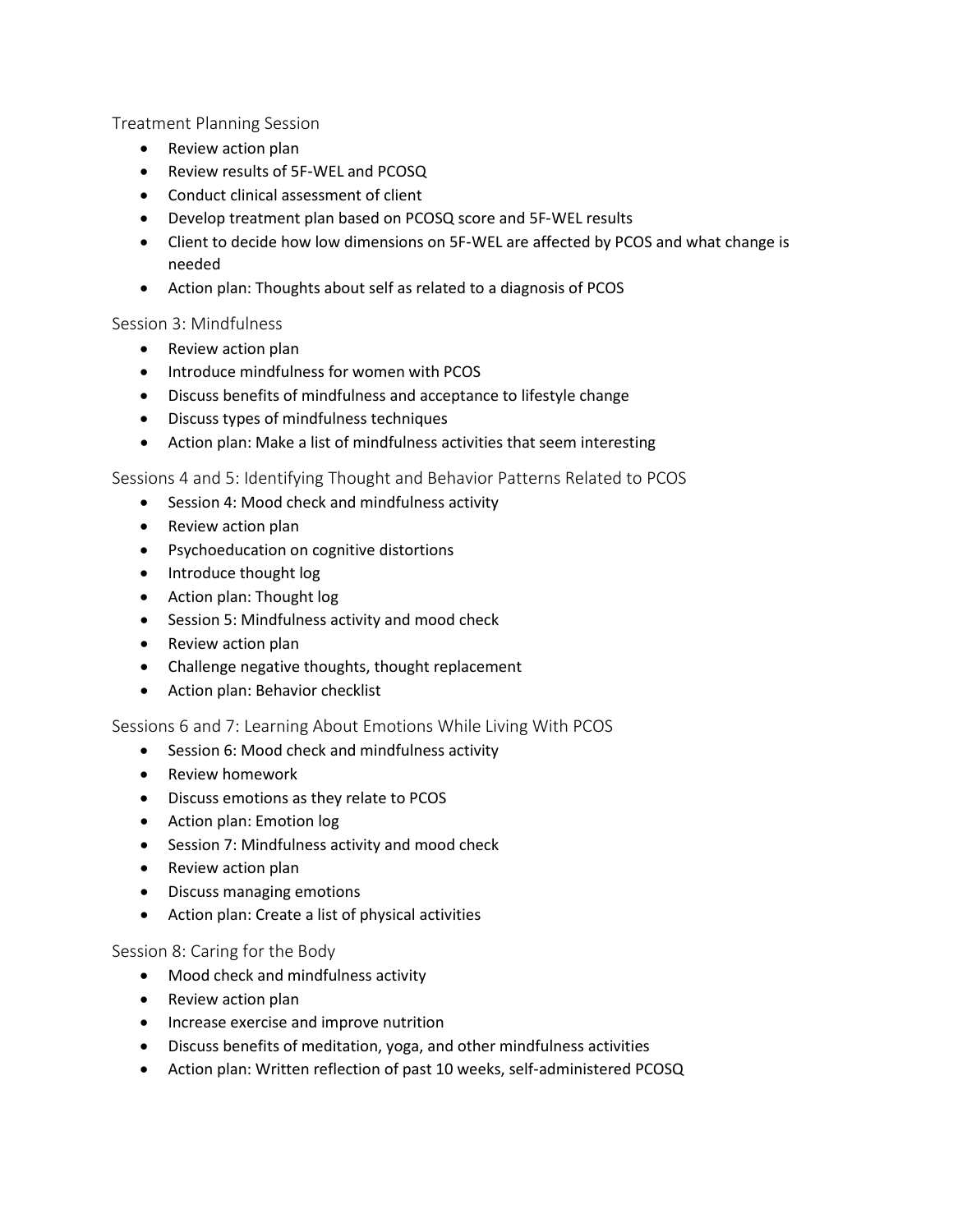<span id="page-10-0"></span>Evaluation Session

- Mood check and mindfulness activity
- Review action plan and PCOSQ results
- Review treatment plan and evaluate for need for further sessions
- Plan for initial discharge or revise treatment plan
- Action plan: Create coping cards for challenging situations (for discharge) or create list of primary concerns (for revised treatment plan)

#### <span id="page-10-1"></span>Discharge Session

- Mood check and mindfulness activity
- Review action plan
- Create relapse prevention plan
- Provide client with copies of thought logs, behavior checklist, coping cards, and list of resources
- Sign agreement for client follow-up in 6 weeks via survey online or in the mail

#### <span id="page-10-2"></span>6‐Week Follow‐Up

- Contact client via e-mail with link to assessment or mail a paper copy of the assessment
- Based on results, contact client to inquire about continuing counseling sessions

#### <span id="page-10-3"></span>**REFERENCES**

- Annagur, B. B., Kerimoglu, O. S., Tazegul, A., Gunduz, S., & Gencoglu, B. B. (2015). Psychiatric comorbidity in women with polycystic ovary syndrome. *Journal of Obstetrics and Gynaecology Research*, 41, 1229–1233. doi[:10.1111/jog.12696](https://doi.org/10.1111/jog.12696)
- Annagur, B. B., Tazegul, A., & Akbaba, N. (2014). Body image, self-esteem and depressive symptomatology in women with polycystic ovary syndrome. *Archives of Neuropsychiatry*, 51, 129–132. doi[:10.4274/npa.y6778](https://doi.org/10.4274/npa.y6778)
- Beck, J. S. (2011). Cognitive behavior therapy: Basics and beyond (2nd ed.). New York, NY: Guilford Press.
- Benson, S., Hahn, S., Tan, S., Janssen, O. E., Schedlowski, M., & Elsenbruch, S. (2010). Maladaptive coping with illness in women with polycystic ovary syndrome. *Journal of Obstetric, Gynecologic & Neonatal Nursing*, 39, 37–45. doi[:10.1111/j.1552-6909.2009.01086.x](https://doi.org/10.1111/j.1552-6909.2009.01086.x)
- Castillo, Y. (2008). Understanding the social and emotional experiences of females with polycystic ovary syndrome (PCOS) (Doctoral dissertation). Retrieved from ProQuest Dissertations and Theses database. (UMI No. 3322110)
- Cronin, L., Guyatt, G., Griffith, L., Wong, E., Azziz, R., Futterweit, W., … Dunaif, A. (1998). Development of a health-related quality-of-life questionnaire (PCOSQ) for women with polycystic ovary syndrome (PCOS). *Journal of Clinical Endocrinology and Metabolism*, 83, 1976–1987.
- Dennett, C. C., & Simon, J. (2015). The role of polycystic ovary syndrome in reproductive and metabolic health: Overview and approaches for treatment. *Diabetes Spectrum*, 28, 116–120. doi[:10.2337/diaspect.28.2.116](https://doi.org/10.2337/diaspect.28.2.116)
- Dowdy, D. (2012). Emotional needs of teens with polycystic ovary syndrome. *Journal of Pediatric Nursing*, 27, 55–64. doi[:10.1016/j.pedn.2010.08.001](https://doi.org/10.1016/j.pedn.2010.08.001)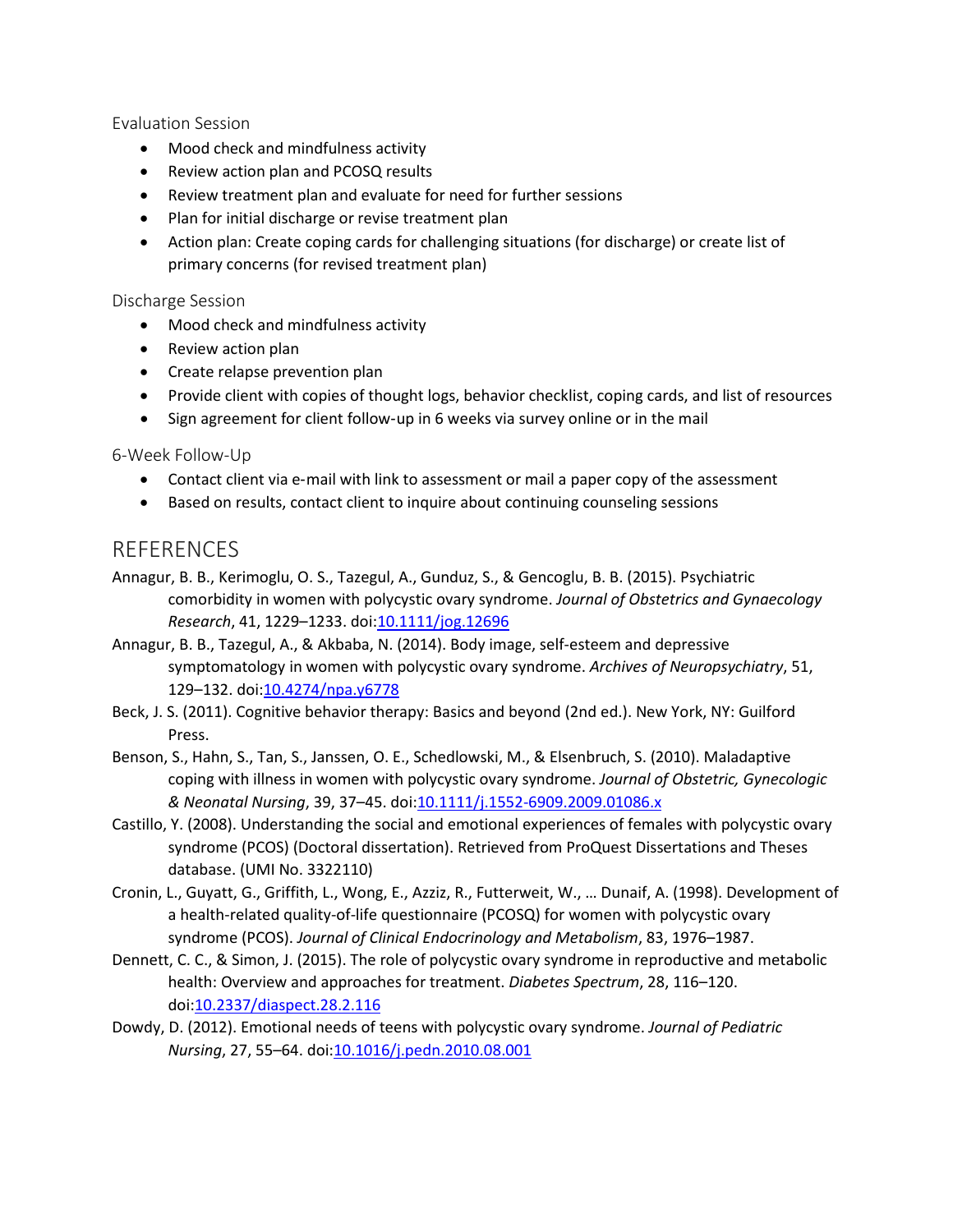- Eaves, S. H., Erford, B. T., & Fallon, M. K. (2010). Becoming a professional counselor. In. B. T. Erford (Ed.), Orientation to the counseling profession: Advocacy, ethics, and essential professional foundations (pp. 3–23). Boston, MA: Pearson.
- Elliot, M. (2013). Preventative self-care: Benefits of modern medicine. In P. F. Granello (Ed.), Wellness counseling (pp. 135–147). Boston, MA: Pearson.
- Farkas, J., Rigo, A., & Demetrovics, Z. (2014). Psychological aspects of the polycystic ovary syndrome. *Gynecological Endocrinology*, 30, 95–99. doi[:10.3109/09513590.2013.852530](https://doi.org/10.3109/09513590.2013.852530)
- Fetter, H., & Koch, D. W. (2009). Promoting overall health and wellness among clients: The relevance and role of professional counselors. *Adultspan Journal*, 8, 4–16. doi[:10.1002/j.2161-](https://doi.org/10.1002/j.2161-0029.2009.tb00053.x) [0029.2009.tb00053.x](https://doi.org/10.1002/j.2161-0029.2009.tb00053.x)
- Froeschle, J. G., Castillo, Y., Mayorga, M. G., & Hargrave, T. (2008). Counseling techniques for adolescent females with polycystic ovary syndrome. *Journal of Professional Counseling: Practice, Theory, and Research*, 36, 17–29.
- Galhardo, A., Pinto-Gouveia, J., Cunha, M., & Matos, M. (2011). The impact of shame and self-judgment on psychopathology in infertile patients. *Human Reproduction*, 26, 2408–2414. doi[:10.1093/humrep/der209](https://doi.org/10.1093/humrep/der209)
- Garad, R., Teede, H., & Moran, L. (2011). An evidence-based guideline for polycystic ovary syndrome. *Australian Nursing Journal*, 19, 30–33.
- Granello, P. F., & Witmer, J. M. (2013). Theoretical models for wellness counseling. In P. F. Granello (Ed.), Wellness counseling (pp. 29–36). Boston, MA: Pearson.
- Hayes, S. C., Follette, V. M., & Linehan, M. M. (2004). Mindfulness and acceptance: Expanding the cognitive-behavioral tradition. New York, NY: Guilford Press.
- Hunnicutt-Hollenbaugh, K. M. (2013). Emotional regulation: Stones and water. In P. F. Granello (Ed.), Wellness counseling (pp. 92–103). Boston, MA: Pearson.
- Jones, G. L., Benes, K., Clark, T. L., Denham, R., Holder, M. G., Haynes, T. J., … Ledger, W. L. (2004). The Polycystic Ovary Syndrome Health-Related Quality of Life Questionnaire (PCOSQ): A validation. *Human Reproduction*, 19, 371–377.
- Jones, G. L., Hall, J. M., Lashen, H. L., Balen, A. H., & Ledger, W. L. (2011). Health-related quality of life among adolescents with polycystic ovary syndrome. *Journal of Obstetric, Gynecologic & Neonatal Nursing*, 40, 577–588. doi[:10.1111/j.1552-6909.2011.01279.x](https://doi.org/10.1111/j.1552-6909.2011.01279.x)
- Kabat-Zinn, J. (2005). Wherever you go, there you are: Mindfulness meditation in everyday life (10th ed.). New York, NY: Hachette Books.
- Laggari, V., Diareme, S., Christogiorgos, S., Deligeoroglou, E., Christopolos, P., Tsiantis, J., & Creatsas, G. (2009). Anxiety and depression in adolescents with polycystic ovary syndrome and Mayer-Rokitansky-Kuster-Hauser syndrome. *Journal of Psychosomatic Obstetrics and Gynecology*, 30, 83–88.
- Lee, J. S. (2015). It's not just physical: The adverse psychological effects of polycystic ovary syndrome in adolescents. *Women's Healthcare: A Clinical Journal for NPs*, 3, 20–27.
- Linehan, M. M. (2015). DBT skills training manual (2nd ed.). New York, NY: Guilford Press.
- Mahoney, D. (2014). Lifestyle modification intervention among infertile overweight and obese women with polycystic ovary syndrome. *Journal of the American Association of Nurse Practitioners*, 26, 301–308. doi[:10.1002/2327-6924.12073](https://doi.org/10.1002/2327-6924.12073)
- Myers, J. E., & Sweeney, T. J. (2005). The Indivisible Self: An evidence-based model of wellness [Reprint]. *The Journal of Individual Psychology*, 61, 269–279.